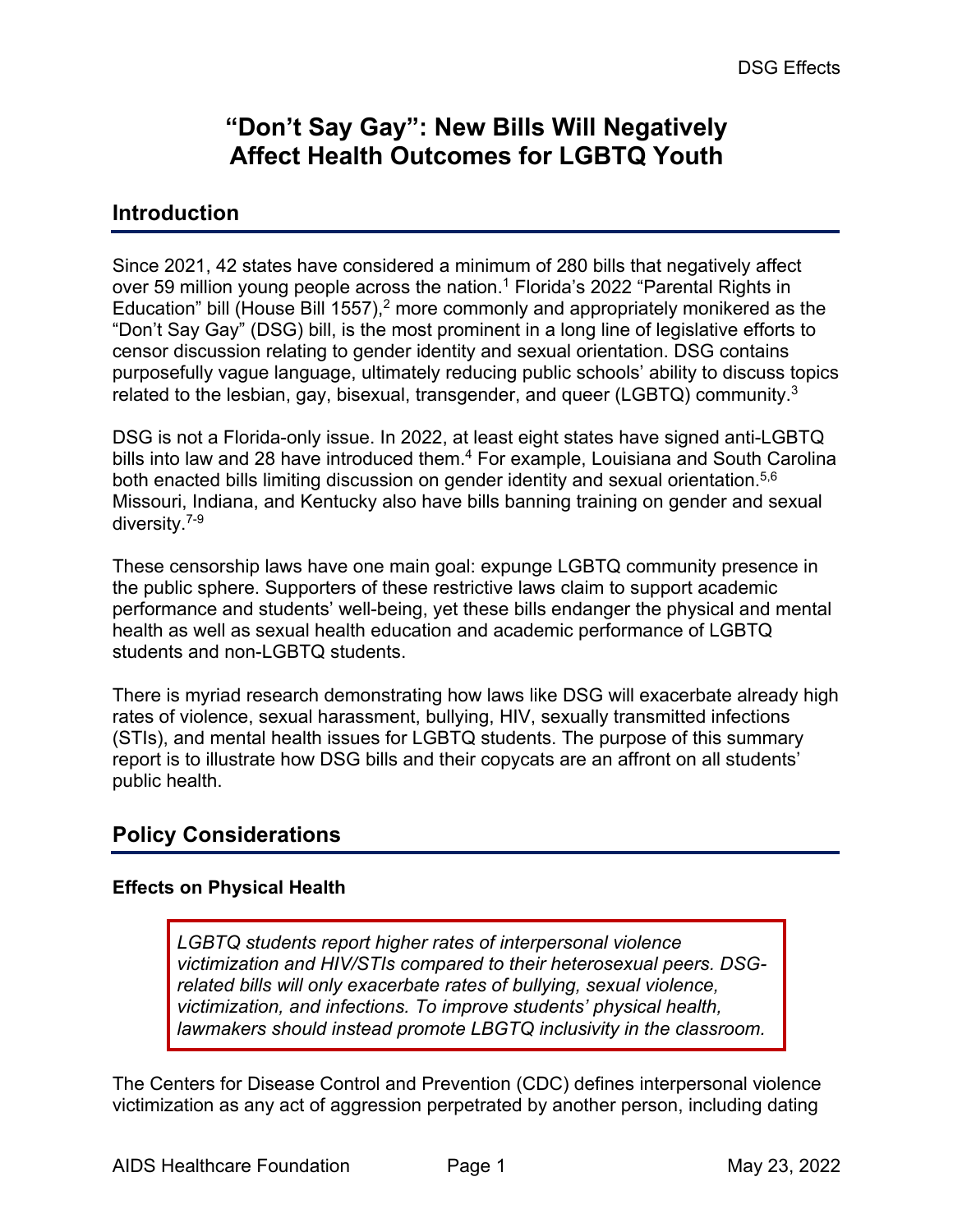violence, sexual violence, and bullying.10 According to the CDC, students identifying as lesbian, gay, or bisexual reported higher rates of dating violence, sexual violence, and bullying, than their heterosexual peers.<sup>10</sup> The 2019 National School Climate Survey found that more than two-thirds of LGBTQ students reported verbal harassment, more than half report sexual harassment, and over a quarter report physical harassment.<sup>11</sup> The high rates of violence victimization among LGBTQ youth, coupled with high risk sexual behaviors seen among all high school students, will only lead to further increases in negative health outcomes such as unintended pregnancy, HIV, and STIs.

High risk sexual behaviors are more commonly seen among LGBTQ youth than heterosexual youth. Two-thirds of sexually active LGBTQ students report not using condoms during their last sexual encounter compared to only one-third of heterosexual students.<sup>12</sup> Given the lack of condom use, as well as high rates of sexual harassment, it is imperative that LGBTQ students receive social support to reduce inequities that predispose them to an increased risk of interpersonal violence victimization and HIV/STIs.<sup>13</sup> By taking away a school's opportunity to provide comprehensive sexual health education that includes gender identity and sexual orientation, lawmakers fuel existing negative health behaviors that lead to increased risk of HIV and STIs.

Research demonstrates that promoting LGBTQ inclusivity in the classroom lowers rates of bullying, sexual violence, and victimization among students.<sup>11</sup> LGBTQ students attending schools with a curriculum on LGBTQ people, history, or events are less likely to report victimization based on sexual orientation.<sup>11</sup> Another study reports a significant association between increased LGBTQ-inclusive education and lower rates of students being bullied for their sexual orientation.<sup>14</sup> Despite the evidence supporting the benefit of inclusive education, DSG-focused legislators propose and pass laws that harm the very students they claim to protect.

#### **Effects on Mental Health**

*Laws that censor discussion on gender identity and sexual orientation in school lead LGBTQ students to experience anxiety, depression, and suicidal ideation. Studies show that over 40 percent of lesbian, gay, and bisexual students had a plan for suicide. Schools should instead be a refuge for vulnerable students who cannot get support from their families.*

Mental health experts agree that laws censoring discussion on gender identity and sexual orientation increase sentiments of shame.<sup>15</sup> When young LGBTQ students are not exposed to LGBTQ discussions, they often portray feelings of internalized shame and suffer from mental health issues.<sup>16-18</sup> Research demonstrates that LGBTQ students report higher rates of mental health issues, including anxiety, depression, and suicidal ideation.19, 20 Especially alarming, over 40 percent of LGBTQ students had a plan for suicide, a striking 30 percent more than their cis-gender, heterosexual peers.<sup>19, 21</sup>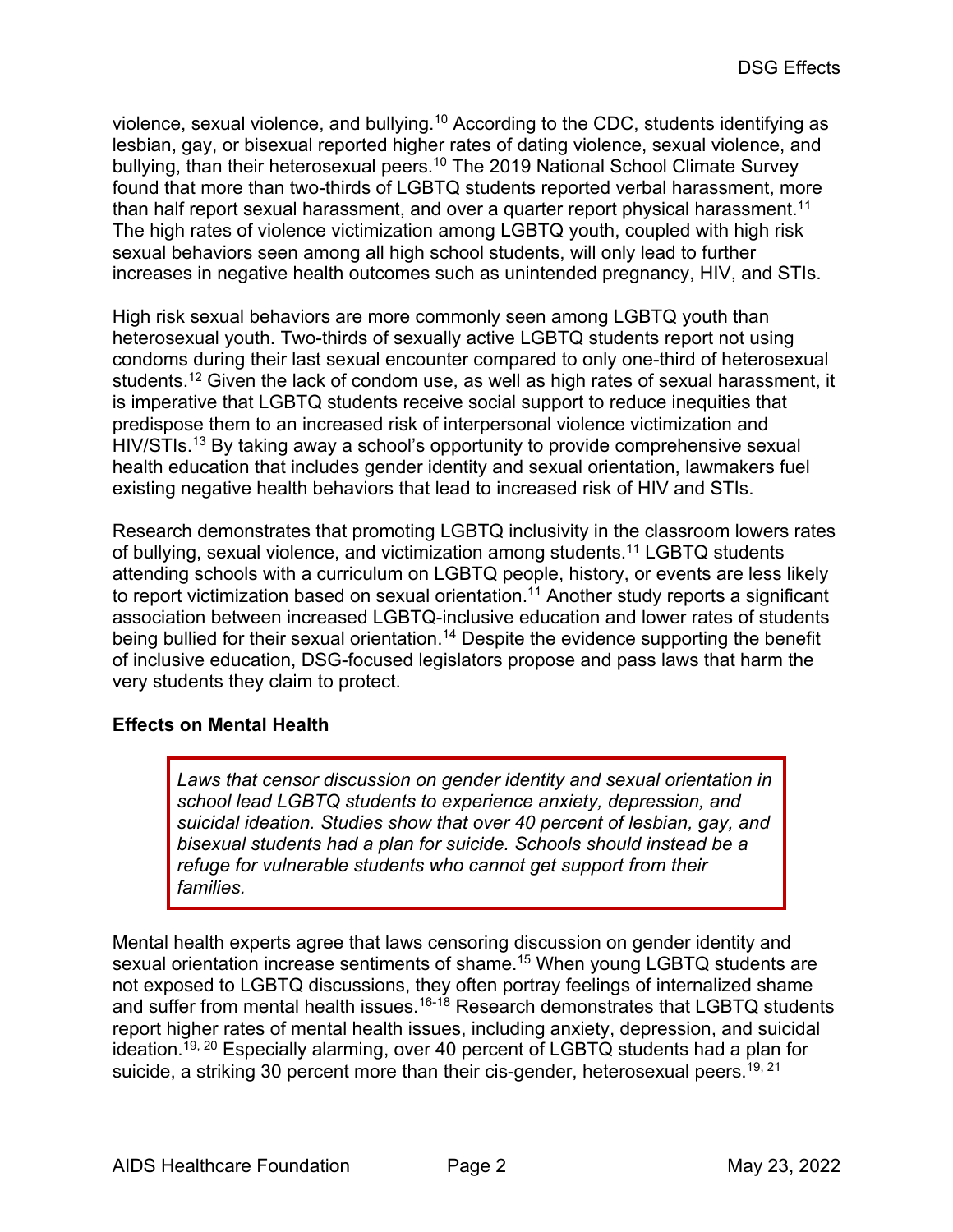The school environment plays a huge role in students' mental health. Students attending schools in which they report higher rates of victimization are more likely to experience mental health issues.<sup>16</sup> On the other hand, schools with LGBTQ-inclusive curriculum report a significant decrease in depressive symptoms and suicidal ideations for all students—LGBTQ and non-LGBTQ—compared to schools without LGBTQinclusive education.14

Florida's DSG bill is just one example that extends beyond just censoring discussion on LGBTQ topics; DSG jeopardizes mental health counseling and support for all students. The bill targets school-provided mental health and counseling services by prohibiting schools from providing care or even monitoring students' mental health without first involving the parents.<sup>3</sup> School-provided mental health counseling is often a place of refuge for vulnerable students who are unable to have difficult conversations about mental health, gender identity, or sexual orientation with their parents or caregivers.<sup>15</sup> Under this bill, schools need parental/caregiver approval for each step of the counseling process—access, screening, and treatment—before a student can even begin to receive help.<sup>3</sup> Bills in other states require parental/caregiver approval to participate in Gay-Straight Alliances on campus and must be notified if a student asks or chooses to identify their gender identity or sexual orientation.

The language in DSG and its doppelgangers are dangerous to LGBTQ inclusivity and free rhetoric in education, ultimately undermining the importance of accessing schoolbased counseling and mental health care.

#### **Effects on Education**

*Sexual health education rarely includes information inclusive to LGBTQ students. In addition, LGBTQ students experience negative school environments more often than their heterosexual peers, which lead to poorer academic performance. Bills like Florida's DSG further perpetuate hostile school environments. Inclusive education helps all students feel safe in school and develop healthy perspectives.*

In one survey assessing attitudes toward school, LGBTQ youth reported negative or hostile school environments at a higher frequency compared to their non-LGBTQ peers.22 Reports of a hostile or negative school environment are not exclusive to LGBTQ students; another study found that students felt safer at school if their education had LGBTQ-inclusive topics.<sup>23</sup>

A systemic review of sexual health education studies found that main topics in the lessons—such as pregnancy prevention—are heterosexually-focused and not relevant to LGBTQ students.<sup>24</sup> On the other hand, heterosexual students are able to translate lessons about LGBTQ sexual health to their own experiences, reducing stigma and judgement and improving self-esteem and mental health outcomes for LGBTQ youth.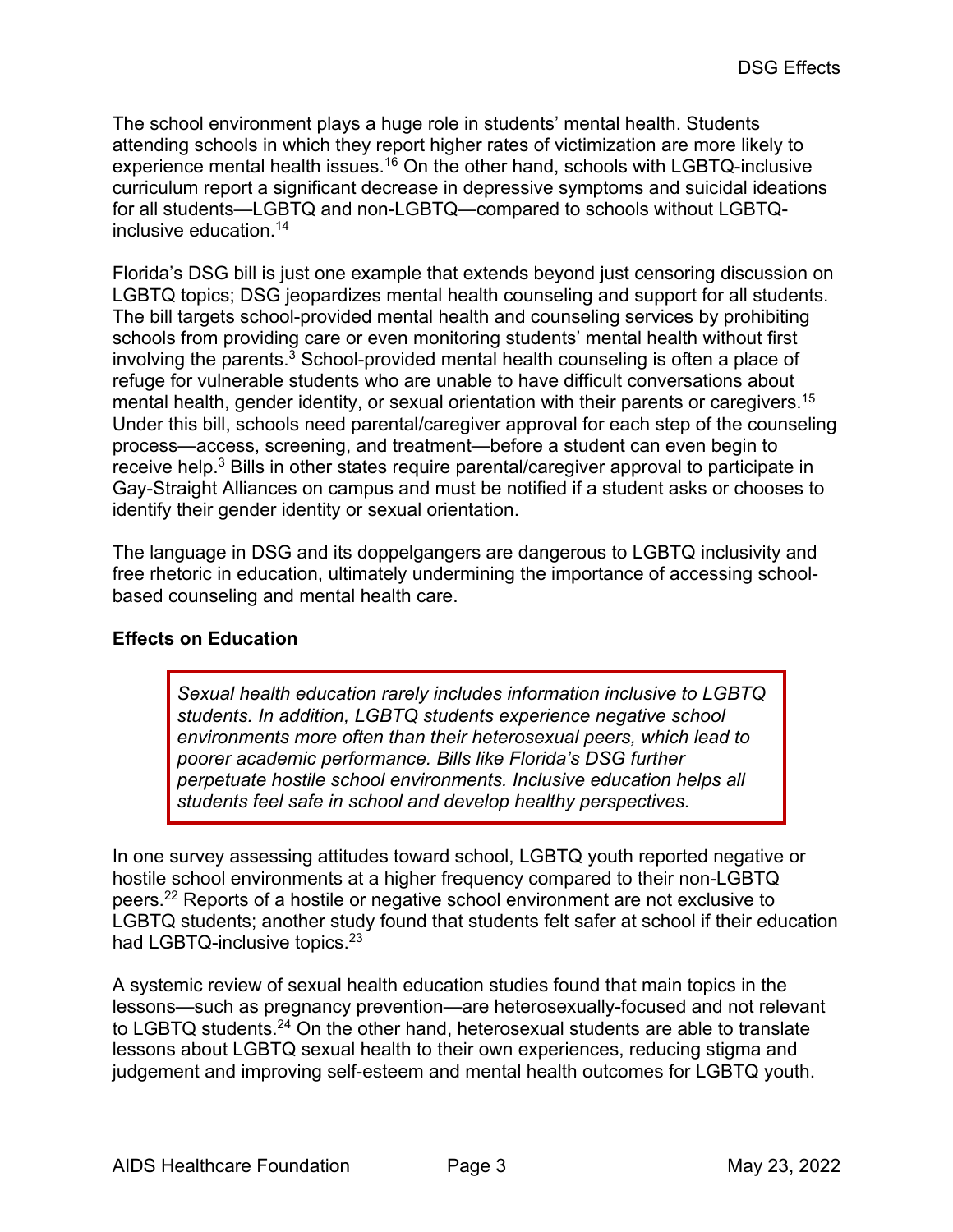DSG-related bills will further reduce already limited sexual health education that often leaves LGBTQ students behind.

LGBTQ students who receive relevant, inclusive sexual health education engage in lower risk behaviors.<sup>25</sup> In 1993, Massachusetts developed a program to improve school life for lesbian, gay, and bisexual students with tailored bullying policies, alliance groups, counseling, and inclusive sexual health education. Students who received this education were less likely than both heterosexual students, as well as gay, lesbian, and bisexual students without relevant sexual health education, to have unplanned pregnancies, miss school, or make plans to commit suicide.

Having sensitive education improves the school experience for LGBTQ students.<sup>26</sup> Schools that have effectively minimized bullying can drastically reduce negative outcomes among LGTBQ youth such as depression, substance abuse, and truancy. Schools must seriously consider the needs of their LGBTQ students to protect their mental and physical health.

In addition, LGBTQ students are more likely to face poorer academic performance and attendance compared to their non-LGBTQ peers.<sup>22</sup> According to the Gay and Lesbian Education Network, the grade point average of students who report harassment over their gender identity or sexual orientation at school is nearly half a grade lower than the average.27 DSG-related legislative efforts are promoted to improve students' ability to focus on education, but these bills do exactly the opposite.

DSG-focused bills only fuel already hostile school environments and lead to further decreases in academic performance and school safety.

## **Call to Action**

Instead of supporting DSG bills that facilitate feelings of depression, suicidality, isolation, and alienation, legislators should promote bills that facilitate a safe school environment by adopting LGBTQ inclusive curriculum and allowing students to participate in programs that positively address gender identity and sexual orientation.

AHF calls on local, state, and federal legislators to:

- 1. Create comprehensive, evidence-based curriculum guidelines with LGBTQ topics to support inclusivity at schools and reduce violence.
- 2. Create and support programs designed to train school employees about how to provide support for vulnerable LGBTQ students who may seek support from teachers and counselors.
- 3. Adopt and implement clear and comprehensive non-discrimination policies that protect and affirm students' sexual orientation, gender identity, and gender expression.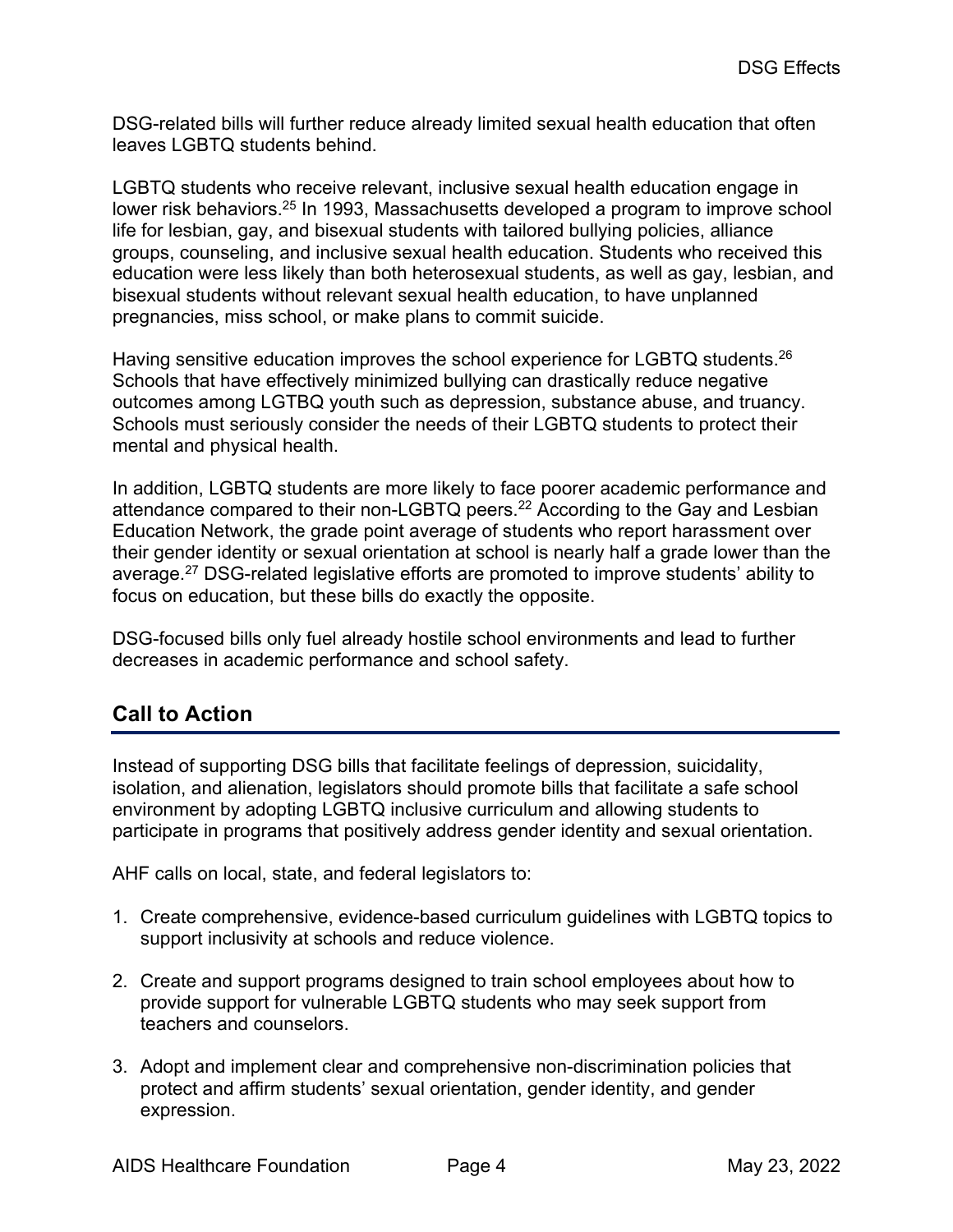# **Conclusion**

DSG and related bills put LGBTQ students at an increased risk for lower academic performance, negative mental and physical health outcomes, and increased risk for suicide. LGBTQ youth already experience high rates of homelessness, pregnancy, and sexually transmitted infections. Compared to their non-LGBTQ peers, young gay and bisexual males have disproportionately high rates of sexually transmitted infections, young lesbian and bisexual females are more likely to have ever been pregnant, and transgender youth are more likely to have attempted suicide.<sup>28-30</sup> In a survey administered by the Trevor Project in 2021 to 34,759 LGBTQ youth between the ages of 13 and 24 years, between one-quarter and two-thirds reported homelessness and housing instability. In addition, only one-third of LGBTQ youth felt they had an affirming family.31

LGBTQ students need support and should be able to find refuge at school. If DSG bills continue to pass across the United States, the results will be catastrophic, leading to further increases in interpersonal violence, decreases in mental health, worsening educational outcomes, and higher rates of HIV/STIs.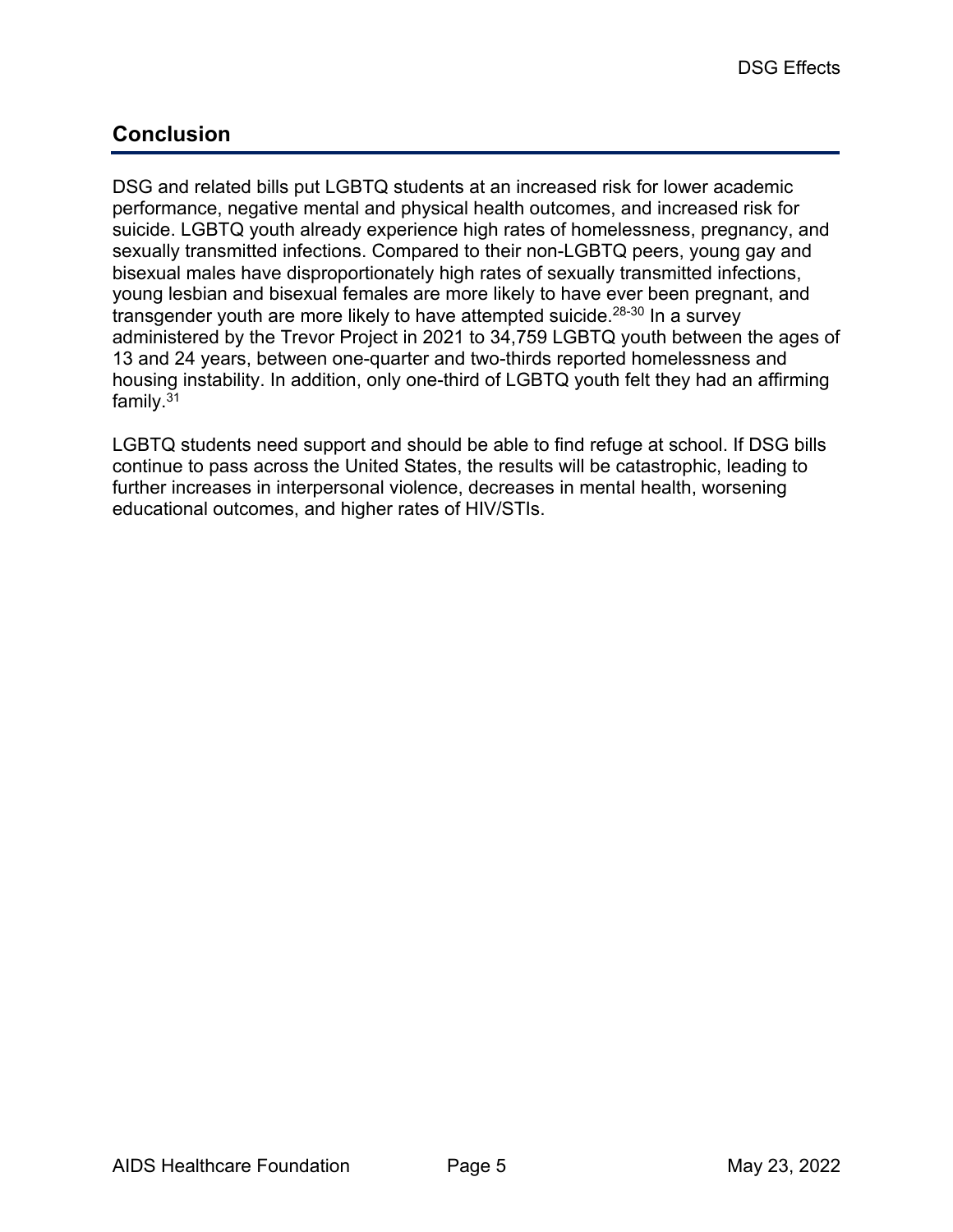## **References**

- 1. Farmer R. (16 March 2022). New Map Analysis: 80% of Youth Live in States that Considered Curriculum Censorship and Hostile School Climate Bills in 2020-2021. Movement Advancement Project. Available online: https://www.lgbtmap.org/2022 release-schools-bills-report
- 2. CS/CS/HB 1557: Parental Rights in Education, 2022 Session. (Florida 2022). Available online: https://www.flsenate.gov/Session/Bill/2022/1557/?Tab=BillText
- 3. Nierenberg A. (23 March 2022). What Does 'Don't Say Gay' Actually Say. New York Times. Available online: https://www.nytimes.com/2022/03/23/us/what-does-dontsay-gay-actually-say.html
- 4. Anti-LGBTQ+ Bills in 2022. (2022). Human Rights Campaign. Available online: https://www.hrc.org/campaigns/the-state-legislative-attack-on-lgbtq-people
- 5. HB 837, 2022 Regular Session. (Louisiana 2022). Available online: https://legis.la.gov/legis/ViewDocument.aspx?d=1260044
- 6. HB 4605, Session 124. (South Carolina 2022). Available online: https://www.scstatehouse.gov/billsearch.php?billnumbers=4605
- 7. HB 1669, 2022 Regular Session. (Missouri 2022). Available online: https://legiscan.com/MO/bill/HB1669/2022
- 8. SB 415, 2022 Regular Session. (Indiana 2022). Available online: http://iga.in.gov/legislative/2022/bills/senate/415/#digest-heading
- 9. HB 14, 2022 Regular Session. (Kentucky 2022). Available online: https://legiscan.com/KY/text/HB14/2022
- 10.Basile KC et al. (2020). Interpersonal Violence Victimization Among High School Students—Youth Risk Behavior Survey, United States, 2019. Morbidity and Mortality Weekly Report, 69(1): 28.
- 11.Kosciw JG et al. (2020). The 2019 National School Climate Survey: The Experiences of Lesbian, Gay, Bisexual, Transgender, and Queer Youth in Our Nation's Schools. A Report from GLSEN. Gay, Lesbian and Straight Education Network (GLSEN). Available online: https://www.glsen.org/research/2019-nationalschool-climate-survey
- 12.Wood SM et al. (2016). Human Immunodeficiency Virus, Other Sexually Transmitted Infections, and Sexual and Reproductive Health in Lesbian, Hay, Bisexual, Transgender Youth. Pediatric Clinics of North America. Available online: https://www.ncbi.nlm.nih.gov/pmc/articles/PMC5543709/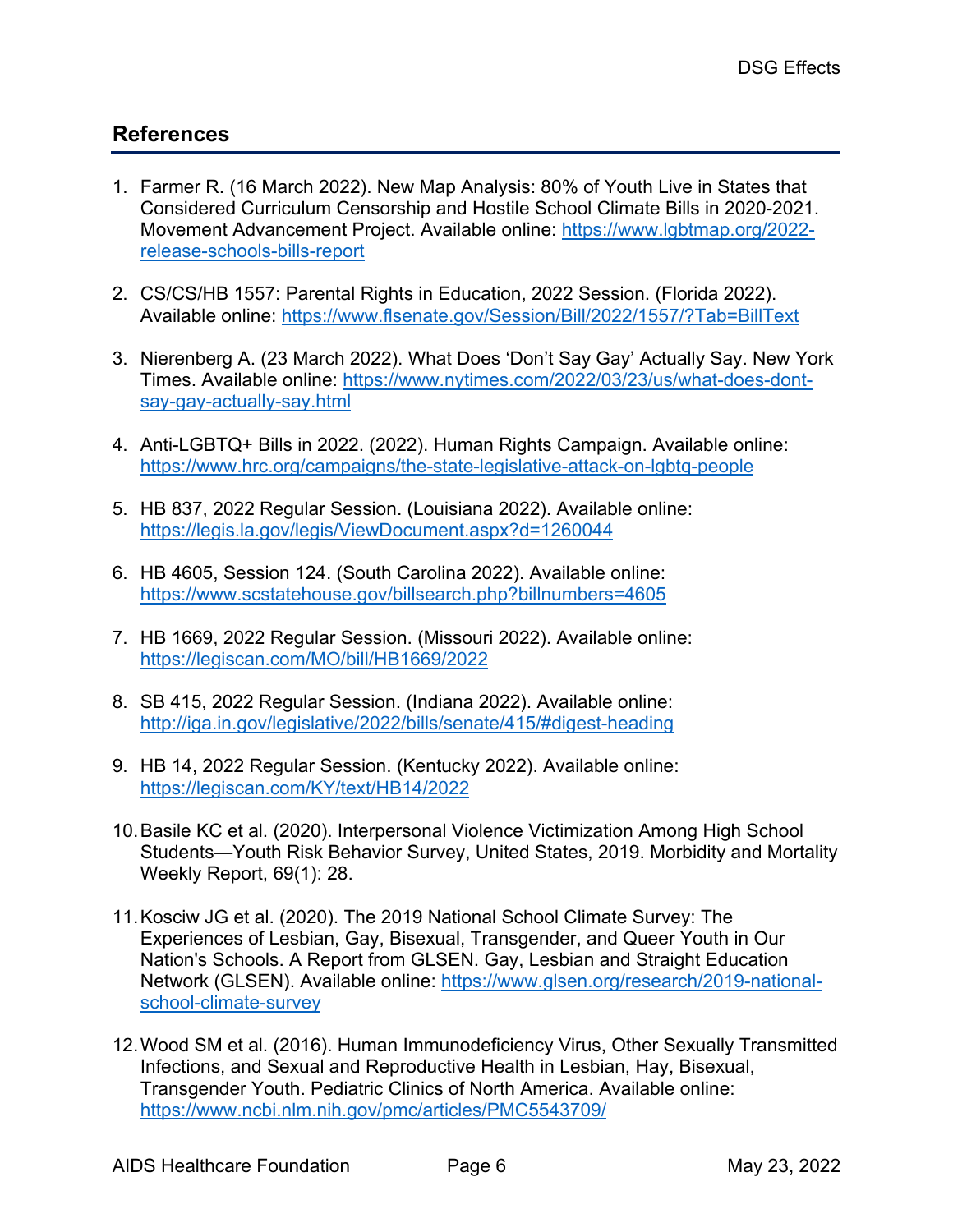- 13.Martin JA et al. (2019). Births: Final data for 2018. National Vital Statistics Reports. National Center for Health Statistics. Available online: https://www.cdc.gov/nchs/data/nvsr/nvsr68/nvsr68\_13-508.pdf
- 14.Proulx CN et al. (2019). Associations of LGBTQ-Inclusive Sex Education with Mental Health Outcomes and School-Based Victimization in US High School Students. The Journal of Adolescent Health, 64(5): 608.
- 15.Wilson C & Cariola LA. (2020). LGBTQI+ Youth and Mental Health: A Systematic Review of Qualitative Research. Adolescent Research Review, 5(2): 187-211.
- 16.Hatzenbuehler ML et al. (2009). An Implicit Measure of Anti-Gay Attitudes: Prospective Associations with Emotion Regulation Strategies and Psychological Distress. Journal of Experimental Social Psychology, 45(6): 1316-1320.
- 17.Ahuja A et al. (2015). Bullying and Suicide: The Mental Health Crisis of LGBTQ Youth and How You Can Help. Journal of Gay & Lesbian Mental Health, 19(2): 125- 144.
- 18.Greene DC & Britton PJ. (2012). Stage of Sexual Minority Identity Formation: The Impact of Shame, Internalized Homophobia, Ambivalence Over Emotional Expression, and Personal Mastery. Journal of Gay & Lesbian Mental Health, 16(3): 188-214.
- 19.Ivey-Stephenson AZ et al. (2020). Suicidal Ideation and Behaviors Among High School Students—Youth Risk Behavior Survey, United States, 2019. Morbidity and Mortality Weekly Report, 69(1): 47.
- 20.Ancheta AJ et al. (2021). The Impact of Positive School Climate on Suicidality and Mental Health Among LGBTQ Adolescents: A Systematic Review. The Journal of School Nursing, 37(2): 75-86.
- 21.Herman JL. (2019). Suicide Thoughts and Attempts Among Transgender Adults: Findings from the 2015 US Transgender Survey. UCLA School of Law Williams Institute. Available online: https://williamsinstitute.law.ucla.edu/publications/suicidality-transgender-adults/
- 22.Choi SK et al. (2017). LGBTQ Youth in California's Public Schools: Differences Across the State. eScholarship, University of California. Available online: https://williamsinstitute.law.ucla.edu/wp-content/uploads/LGBTQ-Youth-CA-Public-Schools-Oct-2017.pdf
- 23.Toomey RB et al. (2012). Heteronormativity, School Climates, and Perceived Safety for Gender Nonconforming Peers. Journal of Adolescence, 35(1): 187-196.